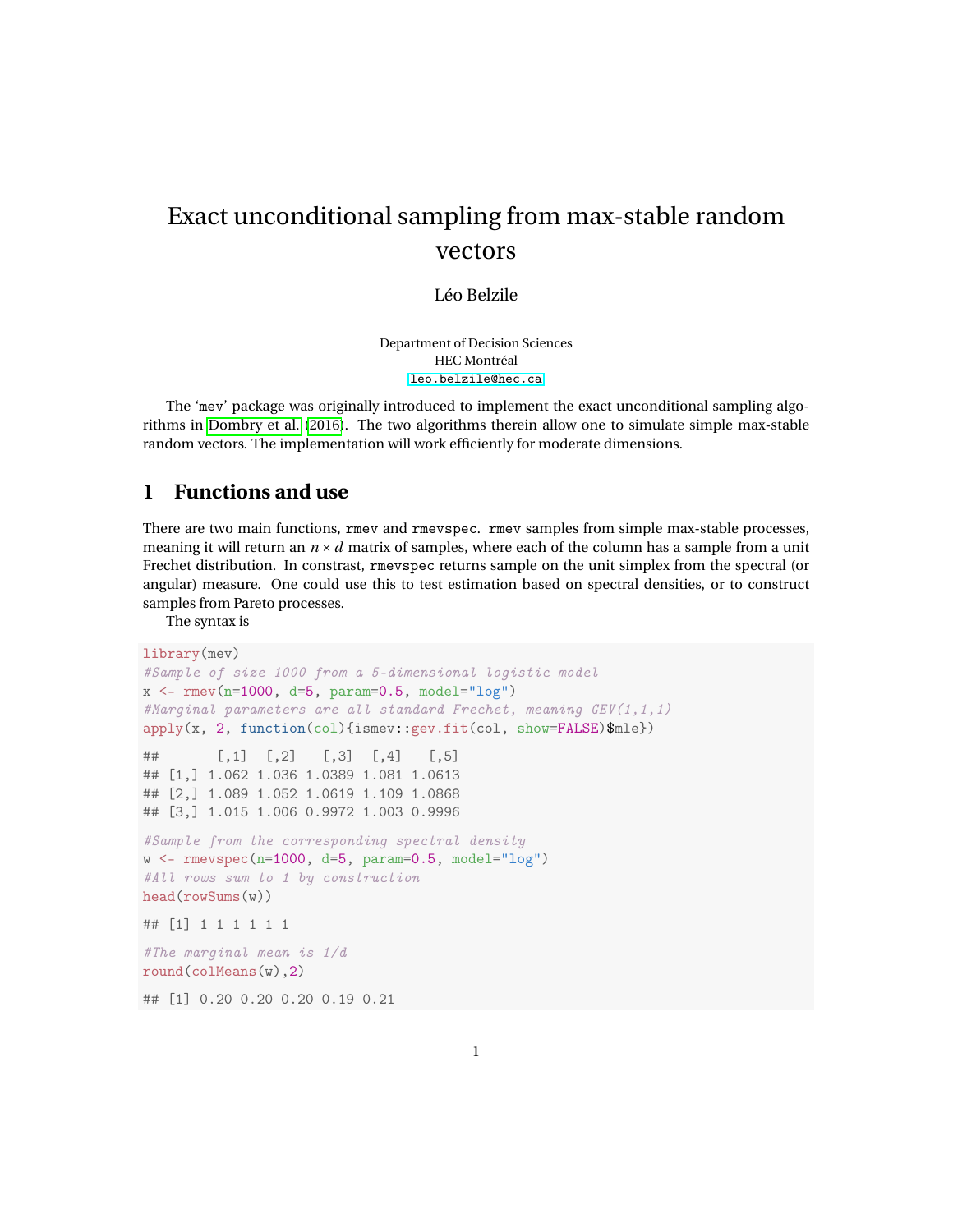## **2 Description of the models implemented**

The different models implemented are described in [Dombry et al.](#page-6-0) [\(2016\)](#page-6-0), but some other models can be found and are described here.

1. **logistic distribution** (log) The logistic model of [Gumbel](#page-6-1) [\(1960\)](#page-6-1) (the Gumbel Archimedean copula)

$$
P(X \le x) = \exp\left[-\left(\sum_{i=1}^{n} \left(\frac{1}{x_i}\right)^{\alpha}\right)^{\frac{1}{\alpha}}\right]
$$

for *α* > 1. By default, rmev will transform an argument in (0,1) without warning, to conform with the implementation. The spectral measure density is

$$
h_W(w)=\frac{1}{d}\frac{\Gamma(d-\alpha)}{\Gamma(1-\alpha)}\alpha^{d-1}\left(\prod_{j=1}^dw_j\right)^{-(\alpha+1)}\left(\sum_{j=1}^dw_j^{-\alpha}\right)^{1/\alpha-d},\qquad w\in\mathbb{S}_d
$$

2. **asymmetric logistic distribution** (alog) This model was proposed by [Tawn](#page-6-2) [\(1990\)](#page-6-2). It shares the same parametrization as the evd package, merely replacing the algorithm for the generation of logistic variates. Let  $\mathbb{B}_d$  be the collection of all nonempty subsets of  $\{1,\ldots,d\}$ . The distribution function of the *d*-variate asymmetric logistic distribution is

$$
\mathsf{P}\left(\boldsymbol{X} \leq \boldsymbol{x}\right) = \exp\left[-\sum_{b \in \mathbb{B}_d} \left(\sum_{i \in b} \left(\frac{\theta_{i,b}}{x_i}\right)^{\alpha_b}\right)^{\frac{1}{\alpha_b}},\right]
$$

while the spectral density is

$$
h_W(\boldsymbol{w}) = \frac{1}{d} \frac{\prod_{j=1}^{d-1} (j \alpha_b - 1)}{\prod_{i \in b} w_i} \left( \prod_{i \in b} \frac{\theta_{i,b}}{w_i} \right)^{\alpha_b} \left( \sum_{i \in b} \left( \frac{\theta_{i,b}}{w_i} \right)^{\alpha_b} \right)^{1/\alpha_b - d}
$$

The parameters *θi*,*<sup>b</sup>* must be provided in a list and represent the asymmetry parameter. The sampling algorithm, from [Stephenson](#page-6-3) [\(2003\)](#page-6-3) gives some insight on the construction mechanism as a max-mixture of logistic distributions. Consider sampling  $Z_b$  from a logistic distribution of dimension |*b*| (or Fréchet variates if  $|b| = 1$ ) with parameter  $\alpha_b$  (possibly recycled). Each marginal value corresponds to the maximum of the weighted corresponding entry. That is,  $X_i = \max_{b \in \mathbb{B}} \theta_{i,b} Z_{i,b}$ for all  $i = 1, ..., d$ . The max-mixture is valid provided that  $\sum_{b \in B_d} \theta_{i,b} = 1$  for  $i = 1, ..., d$ . As such, empirical estimates of the spectral measure will almost surely place mass on the inside of the simplex rather than on subfaces.

3. **negative logistic distribution** (neglog) The distribution function of the min-stable distribution due to [Galambos](#page-6-4) [\(1975\)](#page-6-4) is

$$
P(X \le x) = \exp\left[-\sum_{b \in \mathbb{B}} (-1)^{|b|} \left(\sum_{i \in b} x_i^{-\alpha}\right)^{\frac{1}{\alpha}}\right]
$$

for *α* ≤ 0 and corresponds to the model in [Dombry et al.](#page-6-0) [\(2016\)](#page-6-0). The density is [\(Kotz and Nadarajah,](#page-6-5) [2000\)](#page-6-5)

$$
h_W(\boldsymbol{w}) = \frac{1}{d}\sum_{\substack{b\in B\\ c
$$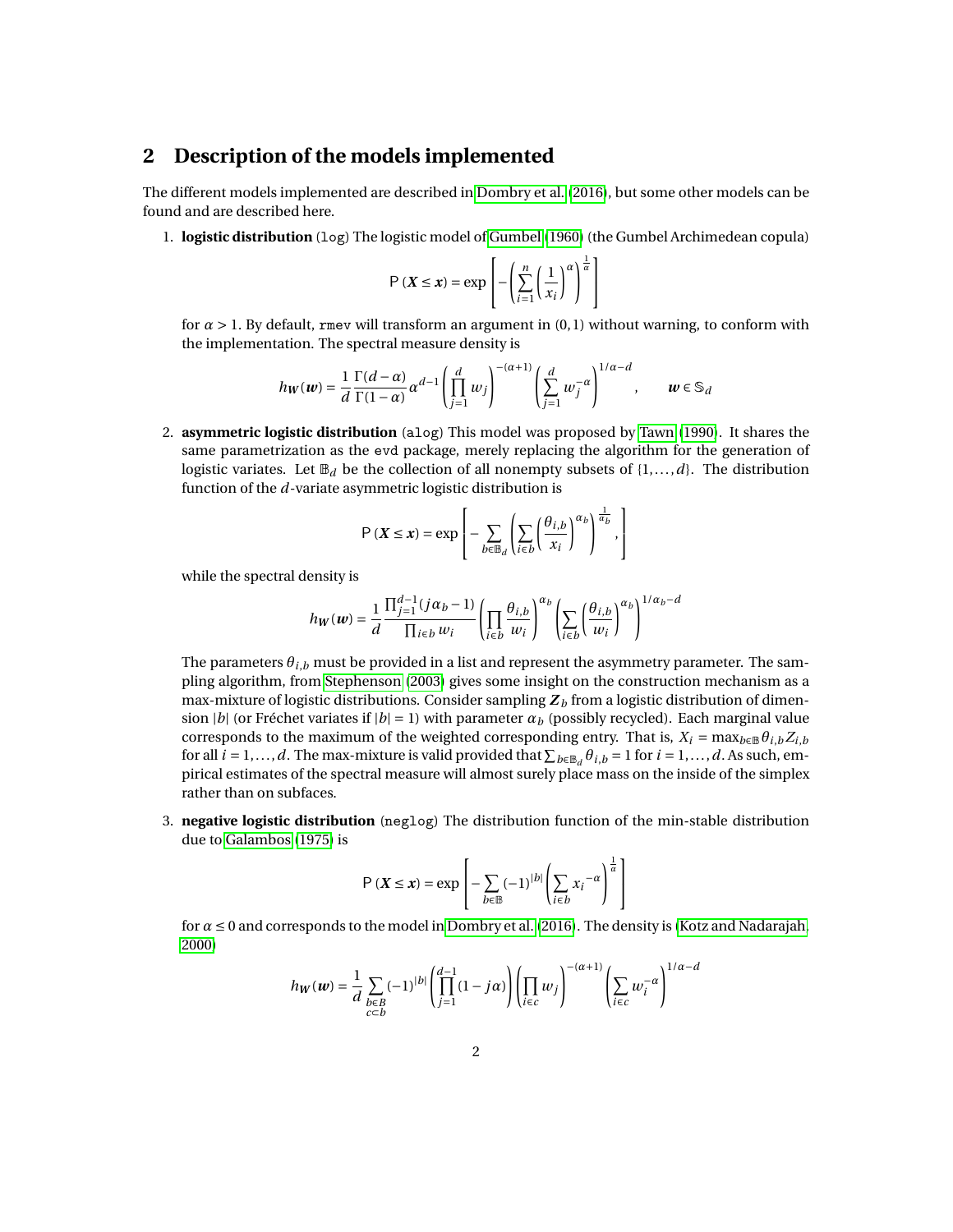4. **asymmetric negative logistic distribution** (aneglog) The asymmetric negative logistic model is alluded to in [Joe](#page-6-6) [\(1990\)](#page-6-6) as a generalization of the Galambos model. It is constructed in the same way as the asymmetric logistic distribution; see Theorem 1 in [Stephenson](#page-6-3) [\(2003\)](#page-6-3). Let *α<sup>b</sup>* ≤ 0 for all  $b \in \mathbb{B}_d$  and  $\theta_{i,b} \ge 0$  with  $\sum_{b \in \mathbb{B}_d} \theta_{i,b} = 1$ ; the distribution function is then

$$
\mathsf{P}\left(\boldsymbol{X} \leq \boldsymbol{x}\right) = \exp\left[-\sum_{b \in \mathbb{B}} \sum_{c \in b} (-1)^{|c|} \left(\sum_{i \in c} \left(\frac{\theta_{i,b}}{x_i}\right)^{\alpha_b}\right)^{\frac{1}{\alpha_b}}\right].
$$

The density is [\(Kotz and Nadarajah, 2000\)](#page-6-5)

$$
h_W(\boldsymbol{w}) = \frac{1}{d} \sum_{\substack{b \in B \\ c \subset b}} (-1)^{|b|} \left( \prod_{j=1}^{d-1} (1-j\alpha) \right) \left( \prod_{i \in c} w_j \right)^{-(\alpha+1)} \left( \prod_{j \in b} \theta_{j,b} \right)^{\alpha_b} \left( \sum_{i \in c} \left( \frac{\theta_{i,b}}{w_i} \right)^{\alpha_b} \right)^{1/\alpha_b - d}
$$

In particular, it does not correspond to the "negative logistic distribution" given in e.g. §4.2 of [Coles and Tawn](#page-6-7) [\(1991\)](#page-6-7) or §3.5.3 of [Kotz and Nadarajah](#page-6-5) [\(2000\)](#page-6-5). The latter is not a valid distribution function in dimension  $d \geq 3$  as the constraints therein on the parameters  $\theta_{i,b}$  are necessary, but not sufficient.

[Joe](#page-6-6) [\(1990\)](#page-6-6) mentions generalizations of the distribution as given above but the constraints were not enforced elsewhere in the literature. The proof that the distribution is valid follows from Theorem 1 of [Stephenson](#page-6-3) [\(2003\)](#page-6-3) as it is a max-mixture. Note that the parametrization of the asymmetric negative logistic distribution does not match the bivariate implementation of rbvevd.

5. **multilogistic distribution** (bilog) This multivariate extension of the logistic, proposed by [Boldi](#page-6-8) [\(2009\)](#page-6-8), places mass on the interior of the simplex. Let  $W \in \mathcal{S}_d$  be the solution of

$$
\frac{W_j}{W_d} = \frac{C_j U_j^{-\alpha_j}}{C_d U_d^{-\alpha_d}}, \quad j = 1, \dots, d
$$

where  $C_i = \Gamma(d - \alpha_i)/\Gamma(1 - \alpha_i)$  for  $j = 1, ..., d$  and  $\boldsymbol{U} \in \mathcal{S}_d$  follows a *d*-mixture of Dirichlet with the *j*th component being  $\mathcal{D}(1 - \delta_i \alpha_j)$ , so that the mixture has density function

$$
h_{\boldsymbol{U}}(\boldsymbol{u}) = \frac{1}{d} \sum_{j=1}^{d} \frac{\Gamma(d - \alpha_j)}{\Gamma(1 - \alpha_j)} u_j^{-\alpha_j}
$$

for  $0 < \alpha_j < 1$ ,  $j = 1, \ldots, d$ . The spectral density is given by

$$
h_W(\boldsymbol{w}) = \frac{1}{d} \left( \sum_{j=1}^d \alpha_j u_j \right)^{-1} \left( \prod_{j=1}^d \alpha_j u_d \right) \left( \sum_{j=1}^d \frac{\Gamma(d-\alpha_j)}{\Gamma(1-\alpha_j)} u_j^{-\alpha_j} \right) \prod_{j=1}^d w_j^{-1}
$$

for  $\alpha_j \in (0,1)$ 

6. **Coles and Tawn Dirichlet distribution** (ct) The Dirichlet model of [Coles and Tawn](#page-6-7) [\(1991\)](#page-6-7)

$$
h_W(w) = \frac{1}{d} \frac{\Gamma\left(1 + \sum_{j=1}^d \alpha_j\right)}{\prod_{j=1}^d \alpha_j w_j} \left(\sum_{j=1}^d \alpha_j w_j\right)^{-(d+1)} \prod_{j=1}^d \alpha_j \prod_{j=1}^d \left(\frac{\alpha_j w_j}{\sum_{k=1}^d \alpha_k w_k}\right)^{\alpha_j - 1}
$$

for  $\alpha_j > 0$ .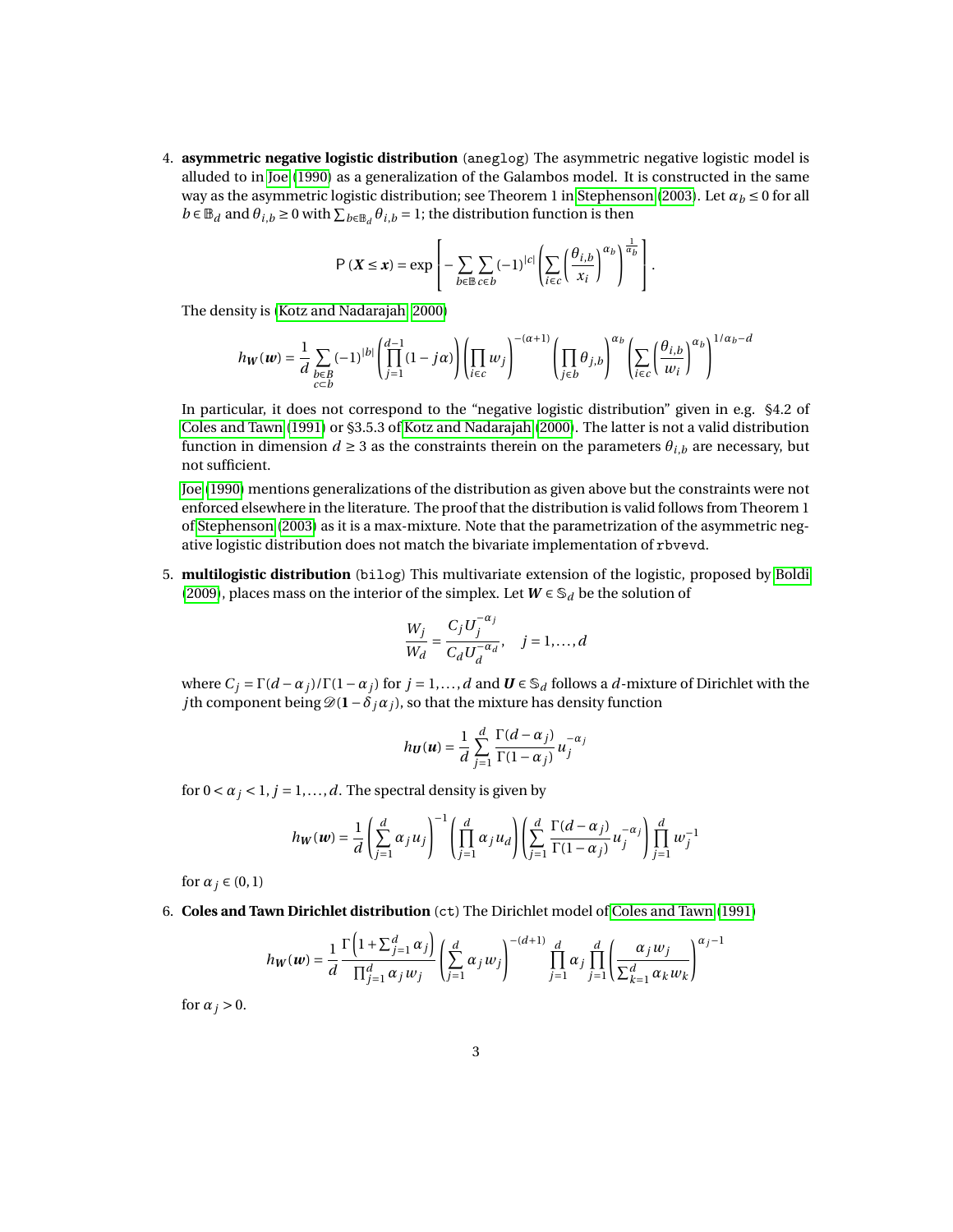7. **scaled extremal Dirichlet** (sdir) The angular density of the scaled extremal Dirichlet model with parameters  $\rho > -\min(\pmb{\alpha})$  and  $\pmb{\alpha} \in \mathbb{R}_+^d$  is given, for all  $\pmb{\omega} \in \mathbb{S}_d$ , by

$$
h_{\boldsymbol{W}}(\boldsymbol{w}) = \frac{\Gamma(\bar{\alpha}+\rho)}{d\rho^{d-1}\prod_{i=1}^d\Gamma(\alpha_i)}\big\langle\{\boldsymbol{c}(\boldsymbol{\alpha},\rho)\}^{1/\rho},\boldsymbol{w}^{1/\rho}\big\}^{-\rho-\bar{\alpha}}\prod_{i=1}^d\{\boldsymbol{c}(\alpha_i,\rho)\}^{\alpha_i/\rho}\boldsymbol{w}_i^{\alpha_i/\rho-1}.
$$

where  $c(\alpha, \rho)$  is the *d*-vector with entries  $\Gamma(\alpha_i + \rho)/\Gamma(\alpha_i)$  for  $i = 1, \ldots, d$ .

8. **Hüsler–Reiss** (hr), due to [Hüsler and Reiss](#page-6-9) [\(1989\)](#page-6-9). It is a special case of the Brown–Resnick process. While [Engelke et al.](#page-6-10) [\(2015\)](#page-6-10) state that Hüsler–Reiss variates can be sampled following the same scheme, the spatial analog is conditioned on a particular site  $(s<sub>0</sub>)$ , which complicates the comparisons with the other methods.

Let *I*<sub>−*j*</sub> = {1,...,*d*} \{*j*} and  $\lambda_{ij}^2 \ge 0$  be entries of a strictly conditionally negative definite matrix **Λ**, for which  $\lambda_{ij}^2 = \lambda_{ji}^2$ . Then, following [Nikoloulopoulos et al.](#page-6-11) [\(2009\)](#page-6-11) (Remark 2.5) and [Huser and](#page-6-12) [Davison](#page-6-12) [\(2013\)](#page-6-12), we can write the distribution function as

$$
P(X \le x) = \exp\left[-\sum_{j=1}^{d} \frac{1}{x_j} \Phi_{d-1, \Sigma_{-j}} \left(\lambda_{ij} - \frac{1}{2\lambda_{ij}} \log\left(\frac{x_j}{x_i}\right), i \in I_{-j}\right)\right].
$$

where the partial correlation matrix **Σ**−*<sup>j</sup>* has elements

$$
\varrho_{i,k;j} = \frac{\lambda_{ij}^2 + \lambda_{kj}^2 - \lambda_{ik}^2}{2\lambda_{ij}\lambda_{kj}}
$$

and  $\lambda_{ii} = 0$  for all  $i \in I_{-i}$  so that the diagonal entries  $\rho_{i,i;j} = 1$  $\rho_{i,i;j} = 1$ .<sup>1</sup>

The evd package implementation has a bivariate implementation of the Hüsler–Reiss distribution with dependence parameter *r*, with  $r_{ik} = 1/\lambda_{ik}$  or  $2/r = \sqrt{2\gamma(\bm{h})}$  for  $\bm{h} = \|\bm{s}_i - \bm{s}_i\|$  for the Brown–Resnick model. In this setting, it is particularly easy since the only requirement is nonnegativity of the parameter. For inference in dimension *d* > 2, one needs to impose the constraint  $\mathbf{\Lambda} = {\lambda_i^2}_j \}_{i,j=1}^d \in \mathcal{D}$  (cf. [Engelke et al.](#page-6-10) [\(2015\)](#page-6-10), p.3), where

$$
\mathcal{D} = \left\{ \mathbf{A} \in [0, \infty)^{d \times d} : \mathbf{x}^\top \mathbf{A} \mathbf{x} < 0, \ \forall \ \mathbf{x} \in \mathbb{R}^d \setminus \{0\} \right\}
$$
\nwith\n
$$
\sum_{i=1}^d x_i = 0, a_{ij} = a_{ji}, a_{ii} = 0 \ \forall \ i, j \in \{1, \dots, d\} \right\}
$$

denotes the set of symmetric conditionally negative definite matrices with zero diagonal entries. An avenue to automatically satisfy these requirements is to optimize over a symmetric positive definite matrix parameter *Σ* = **L** <sup>⊤</sup>**L**, where **L** is an upper triangular matrix whose diagonal element are on the log-scale to ensure uniqueness of the Cholesky factorization; see [Pinheiro and Bates](#page-6-13) [\(1996\)](#page-6-13). By taking

$$
\Lambda(\Sigma) = \begin{pmatrix} 0 & \operatorname{diag}(\Sigma)^\top \\ \operatorname{diag}(\Sigma) & 1 \operatorname{diag}(\Sigma)^\top + \operatorname{diag}(\Sigma) \mathbf{1}^\top - 2\Sigma \end{pmatrix}
$$

<span id="page-3-0"></span><sup>&</sup>lt;sup>1</sup> [Engelke et al.](#page-6-10) [\(2015\)](#page-6-10) uses the covariance matrix with entries are  $\zeta = 2(\lambda_{ij}^2 + \lambda_{kj}^2 - \lambda_{ik}^2)$ , so the resulting expression is evaluated at  $2\lambda_j^2 - \log\left(\frac{x_j}{x_j}\right)$  $\frac{x_j}{x-j}$ ) instead. We recover the same expression by standardizing, since this amounts to division by the standard deviations 2*λ*.*j*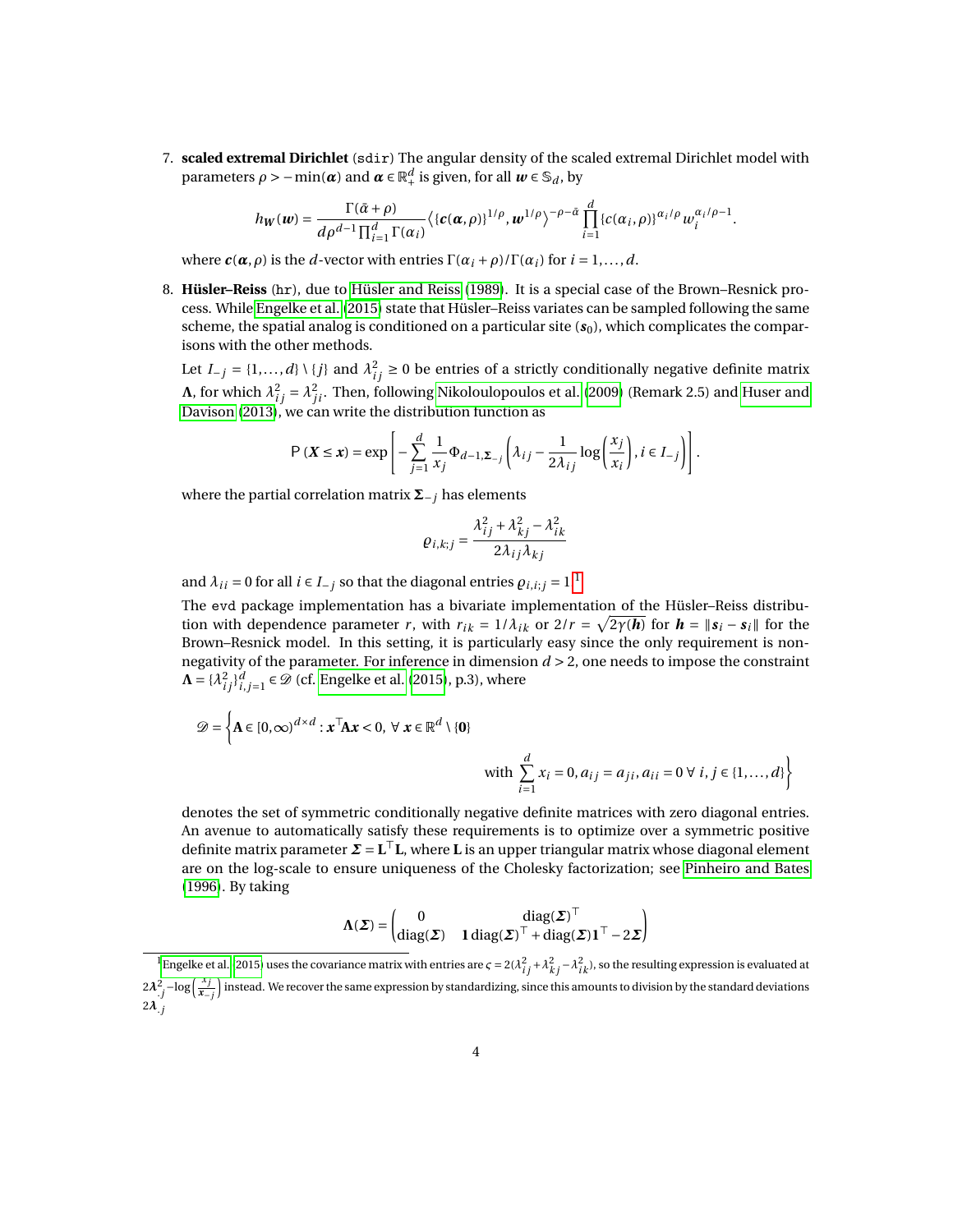one can perform unconstrained optimization for the non-zero elements of **L** which are in one-toone correspondence with those of **Λ**.

It easily follows that generating *Z* from a *d* −1 dimensional log-Gaussian distribution with covariance Cov  $(Z_i, Z_k) = 2(\lambda_{ij}^2 + \lambda_{kj}^2 - \lambda_{ik}^2)$  for  $i, k \in I_{-j}$  with mean vector  $-2\lambda_{\bullet j}^2$  gives the finite dimen-sional analog of the Brown–Resnick process in the mixture representation of [Dombry et al.](#page-6-0) [\(2016\)](#page-6-0).

The rmev function checks conditional negative definiteness of the matrix. The easiest way to do so negative definiteness of **Λ** with real entries is to form  $\tilde{\Lambda} = \mathbf{P}\Lambda\mathbf{P}^{\top}$ , where **P** is an  $d \times d$  matrix with ones on the diagonal, −1 on the (*i*,*i* +1) entries for *i* = 1,...*d* −1 and zeros elsewhere. If the matrix **Λ** ∈  $\mathcal{D}$ , then the eigenvalues of the leading  $(d-1) \times (d-1)$  submatrix of **Λ** will all be negative.

For a set of *d* locations, one can supply the variogram matrix as valid input to the method.

9. **Brown–Resnick** (br) The Brown–Resnick process is the extension of the Hüsler–Reiss distribution, and is a max-stable process associated with the log-Gaussian distribution.

It is often in the spatial setting conditioned on a location (typically the origin). Users can provide a variogram function that takes distance as argument and is vectorized. If vario is provided, the model will simulate from an intrinsically stationary Gaussian process. The user can alternatively provide a covariance matrix sigma obtained by conditioning on a site, in which case simulations are from a stationary Gaussian process. See [Engelke et al.](#page-6-10) [\(2015\)](#page-6-10) or [Dombry et al.](#page-6-0) [\(2016\)](#page-6-0) for more information.

10. **Extremal Student** (extstud) of [Nikoloulopoulos et al.](#page-6-11) [\(2009\)](#page-6-11), eq. 2.8, with unit Fréchet margins is

$$
P(X \leq x) = \exp\left[-\sum_{j=1}^d \frac{1}{x_j} T_{d-1,\nu+1,\mathbf{R}_{-j}} \left(\sqrt{\frac{\nu+1}{1-\rho_{ij}^2}} \left[\left(\frac{x_i}{x_j}\right)^{1/\nu} - \rho_{ij}\right], i \in I_{-j}\right)\right],
$$

where *Td*−<sup>1</sup> is the distribution function of the *d* − 1 dimensional Student-*t* distribution and the partial correlation matrix **R**−*<sup>j</sup>* has diagonal entry

$$
r_{i,i;j} = 1, \qquad r_{i,k;j} = \frac{\rho_{ik} - \rho_{ij}\rho_{kj}}{\sqrt{1 - \rho_{ij}^2}\sqrt{1 - \rho_{kj}^2}}
$$

for  $i \neq k$ ,  $i, k \in I_{-j}$ .

The user must provide a valid correlation matrix (the function checks for diagonal elements), which can be obtained from a variogram.

11. **Dirichlet mixture** (dirmix) proposed by [Boldi and Davison](#page-6-14) [\(2007\)](#page-6-14), see [Dombry et al.](#page-6-0) [\(2016\)](#page-6-0) for details on the mixture. The spectral density of the model is

$$
h_W(\boldsymbol{w}) = \sum_{k=1}^m \pi_k \frac{\Gamma(\alpha_{1k} + \cdots + \alpha_{dk})}{\prod_{i=1}^d \Gamma(\alpha_{ik})} \left(1 - \sum_{i=1}^{d-1} w_i \right)^{\alpha_{dk}-1} \prod_{i=1}^{d-1} w_i^{\alpha_{ik}-1}
$$

The argument param is thus a *d* × *m* matrix of coefficients, while the argument for the *m*-vector weights gives the relative contribution of each Dirichlet mixture component.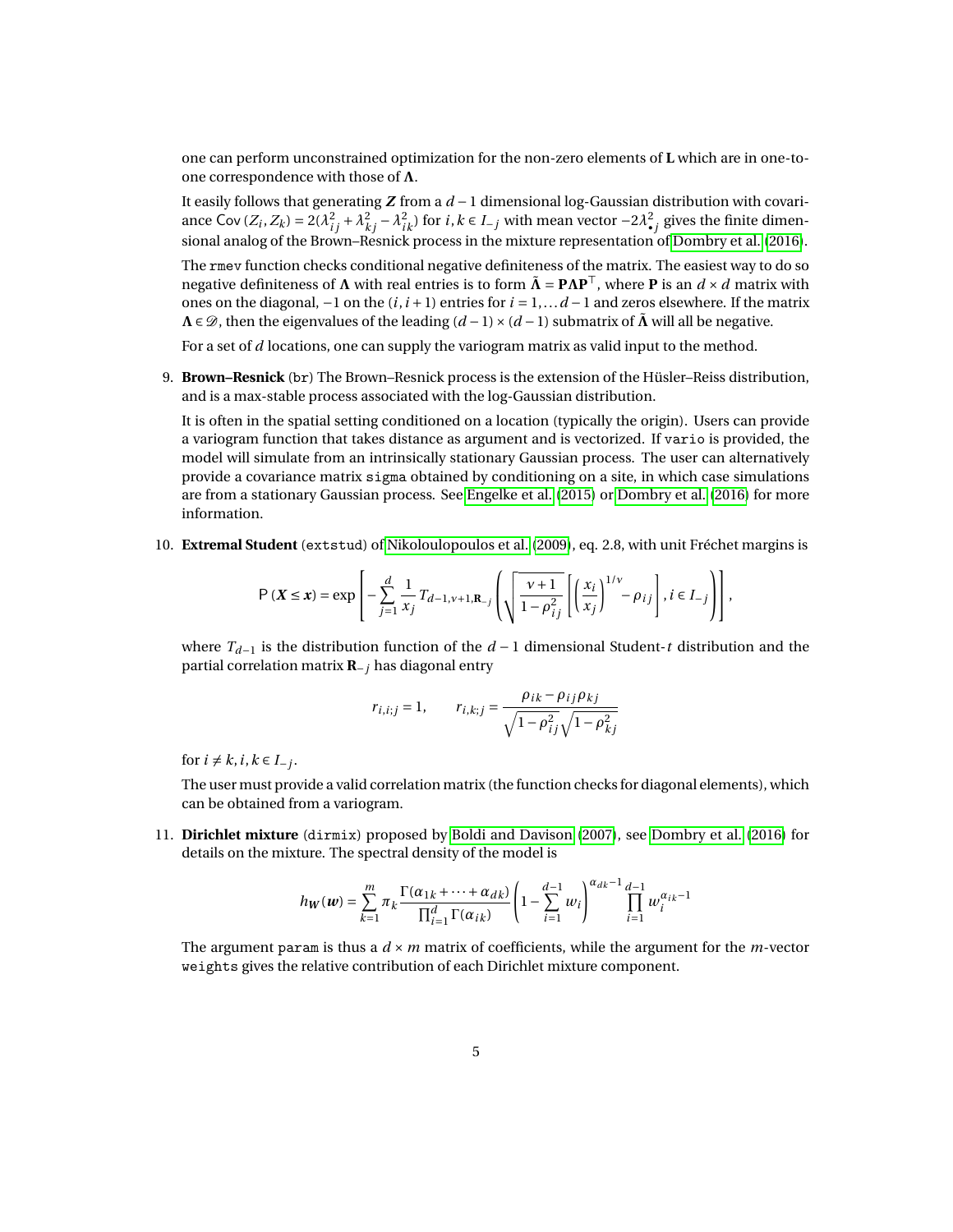12. **Smith model** (smith), from the unpublished report of [Smith](#page-6-15) [\(1990\)](#page-6-15). It corresponds to a moving maximum process on a domain X. The de Haan representation of the process is

$$
Z(x) = \max_{i \in \mathbb{N}} \zeta_i h(x - \eta_i), \qquad \eta_i \in \mathbb{X}
$$

where  $\{\zeta_i,\eta_i\}_{i\in\mathbb{N}}$  is a Poisson point process on  $\mathbb{R}_+\times\mathbb{X}$  with intensity measure  $\zeta^{-2}$ d $\zeta$ d $\eta$  and  $h$  is the density of the multivariate Gaussian distribution. Other *h* could be used in principle, but are not implemented.